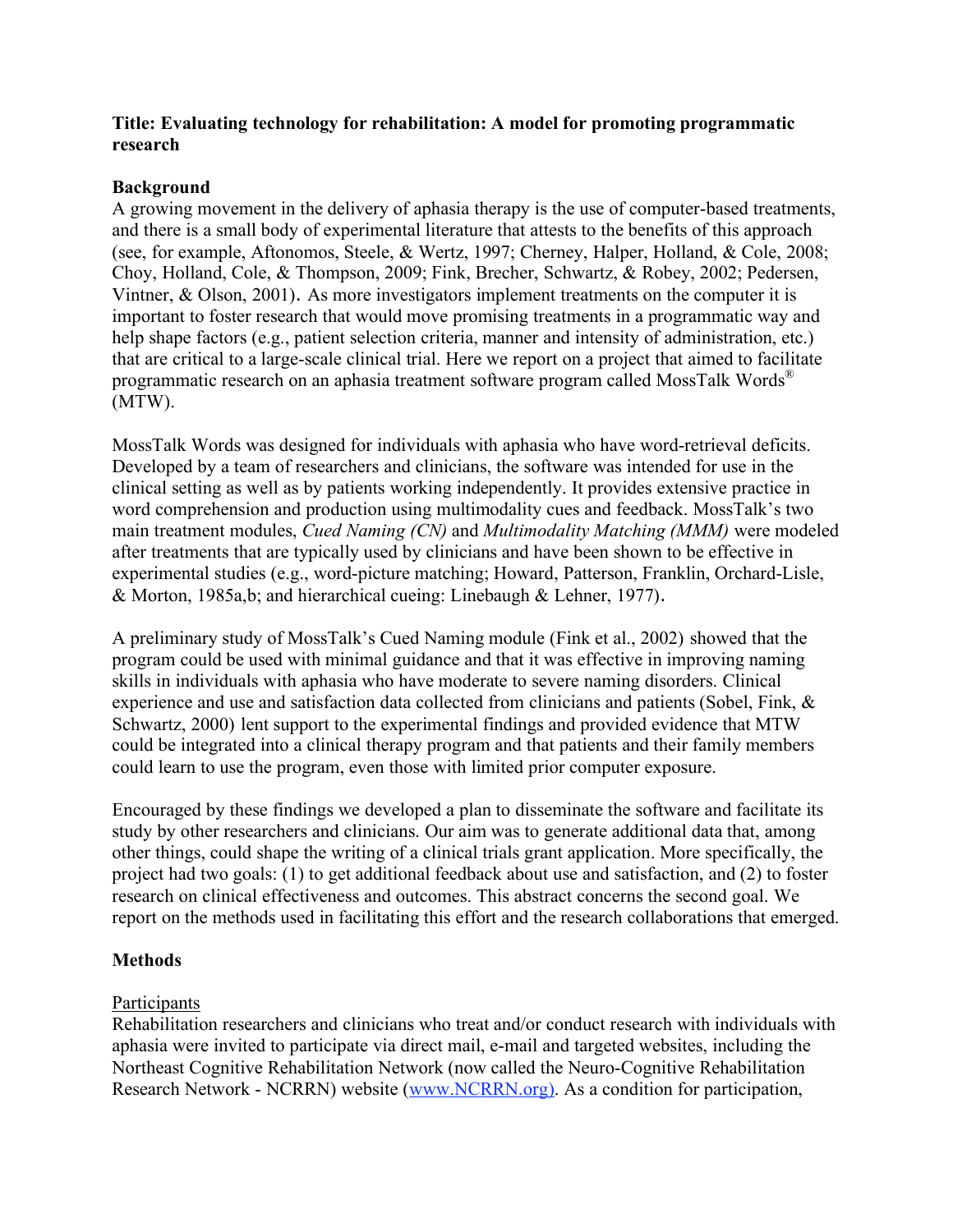invitees agreed to 1) participate in a brief training program; 2) complete a set of evaluation forms; and 3) use the software to evaluate its effectiveness in a controlled experimental study of their design (or, in the case of clinicians, to collect use and satisfaction data in the clinical setting). Aphasia researchers and clinicians (henceforth, "collaborators") from 18 sites met the criteria and agreed to participate in this project (Appendix A).

#### Training and Support

30 potential collaborators registered for a 2-hour workshop presented via videoconference. A videotape of the conference was sent to those unable to participate online. During the workshop the principal investigator provided an overview of the software and all of its features; trained participants to use each treatment module; explained the reporting requirements of the project; and facilitated interaction among the collaborators. Following this workshop, collaborators received ongoing training, technical assistance and support via telephone, e-mail and an electronic bulletin board. The bulletin board was hosted by the NCRRN website to stimulate discussion and interaction among researchers and clinicians.

### Data collection

Researchers were asked to propose a study and submit status reports of their proposed research at the end of 6 months and again at the end of 1 year. A sample status report form is shown in Appendix B.

#### **Results/outcomes**

At the end of the first year of the project, collaborators from seven of the ten research sites had developed research proposals and six of the seven research projects were in various stages of implementation (e.g., collecting data, awaiting IRB approval, proposal submitted for external funding).

Several investigators who developed projects have subsequently completed multiple studies, leading to publications on clinically relevant aspects of the software, including its effectiveness for various etiologies and language symptoms (Jokel, Cupit, Rochon, & Leonard, 2006; Jokel, Cupit, Rochon, & Graham, 2007; Jokel, Cupit, Rochon, & Leonard, 2009; Jokel, Rochon, & Anderson, 2010; Raymer, Kohen, & Saffel, 2006; Raymer, Carwile, Matthews, Johnson, & Todd, Under Review); its effectiveness when self-administered (Ramsberger & Marie, 2005; Ramsberger & Marie, 2007; see also Fink, Brecher, Sobel, & Schwartz, 2005); and the impact of therapy intensity on outcomes (Ramsberger & Marie, 2005; Raymer et al., 2006). Data from these studies have also been presented at national and international conferences (e.g., ASHA, CAC and Academy of Aphasia). These studies are briefly described in Appendix C.

At the conclusion of the first year of the project, with support from the NCRRN, we hosted a meeting with representatives from the active research groups to discuss future directions and the possibility of a large-scale clinical trial. At that time there was agreement that the data were encouraging and there was interest in continuing the collaboration, collecting additional data and exploring potential funding sources for a large-scale multi-site study. During that meeting we also began preliminary discussions on the design of such a multi-site study. One investigator took the lead and subsequently submitted a clinical trial grant. The grant was not funded on the initial submission. Provided that the NCRRN is renewed, we hope to be able to provide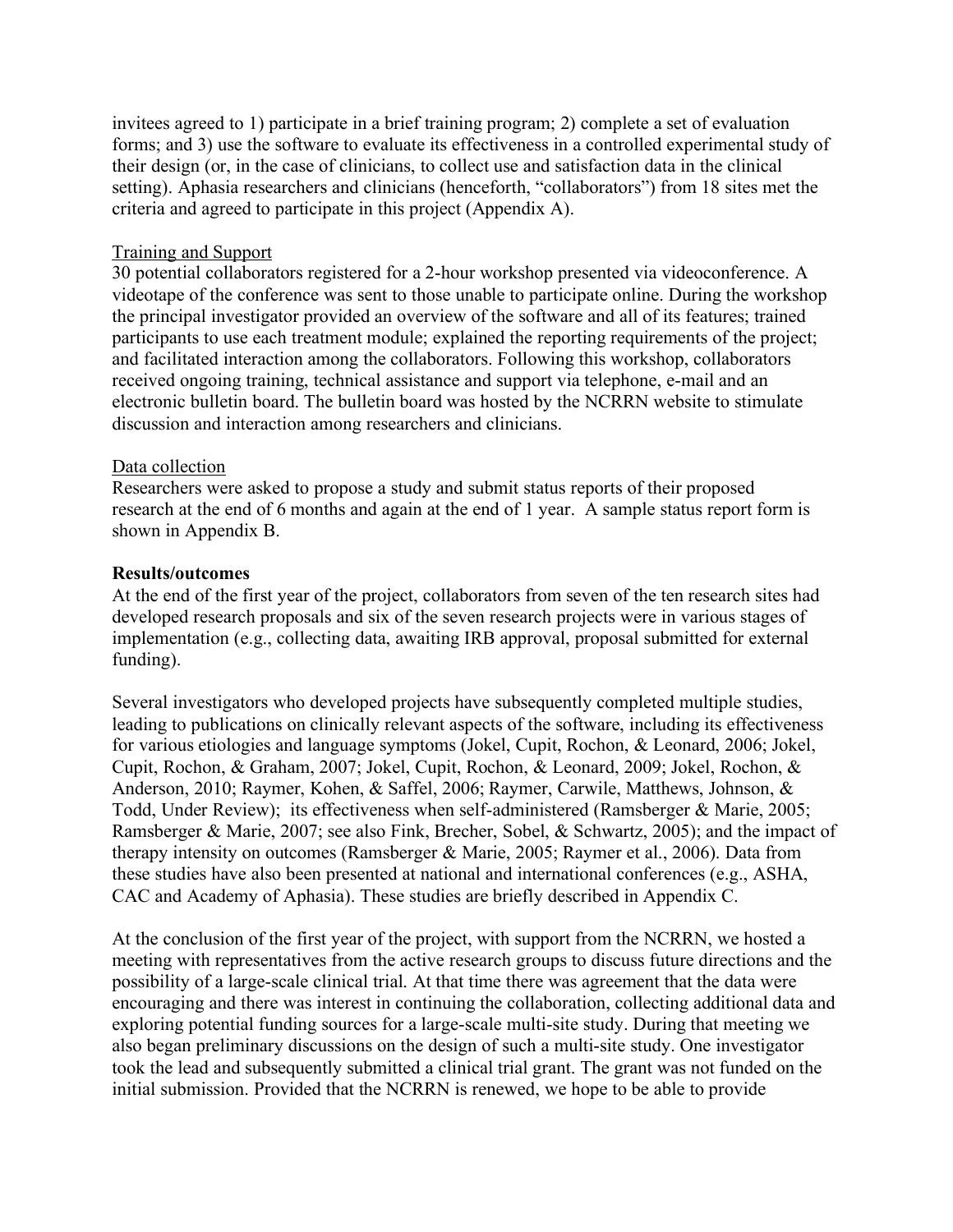additional support for a revised submission.

### **Summary and Conclusions**

This project aimed to facilitate programmatic research on MTW, a computer-assisted treatment. We hosted communication about the software among aphasia researchers and provided key personnel to coordinate that communication. The response to this project from the research community was enthusiastic and a number of positive outcomes resulted, of precisely the sort we aimed to promote. This initiative identified a core group of researchers who successfully implemented multiple small studies leading to publications and presentations on clinicallyrelevant aspects of the MossTalk program and setting the stage for a large-scale clinical trials grant application.

Many preliminary issues, such as patient selection, schedule and intensity of treatment, etc., must be addressed along a developmental path toward large-scale clinical trials of rehabilitation interventions (Whyte, Gordon, Gonzalez-Rothi, in press). We believe this is a promising model for fostering such development: identification of a treatment that is nearing readiness for definitive effectiveness research, facilitating the organization of a network of interested collaborators, and providing them with methodologic support and consultation to address many of these issues in parallel to arrive at decisions about the optimal form of the intervention to be ultimately assessed.

### References

- Aftonomos,L.B.; Steele,R.; Wertz,R. (1997). Promoting recovery in chronic aphasia with an interactive technology. *Archives of Physical Medicine and Rehabilitation, 78 (8),* 841-846.
- Cherney, L. R., Halper, A. S., Holland, A. L., & Cole, R. (2008). Computerized script training for aphasia: Preliminary results. *American Journal of Speech-Language Pathology, 17*, 19- 34.
- Choy, J., Holland, A., Cole, R., & Thompson, C. (2009). Sentactics: A virtual treatment of underlying forms. *Clinical Aphasiology Conference,* Keystone, CO.
- Drew, R. L., & Thompson, C. K. (1999). Model-based semantic treatment for naming deficits in aphasia. *Journal of Speech Language and Hearing Research, 42*(4), 972-989.
- Fink, R. B., Brecher, A., Schwartz, M. F., & Robey, R. R. (2002). A computer implemented protocol for treatment of naming disorders: Evaluation of clinician-guided and partially selfguided instruction. *Aphasiology, 16*(10-11), 1061-1086.
- Fink, R. B., Brecher, A., Sobel, P., & Schwartz, M. F. (2005). Computer-assisted treatment of word retrieval deficits in aphasia. *Aphasiology, 19*(10-11), 943-954.
- Howard, D., Patterson, K., Franklin, S., Orchard-Lisle, V., & Morton, J. (1985a). The facilitation of picture naming in aphasia. *Cognitive Neuropsychology, 2*, 49-80.
- Howard, D., Patterson, K., Franklin, S., Orchard-Lisle, V., & Morton, J. (1985b). Treatment of word retrieval deficits in aphasia: A comparison of 2 therapy methods. *Brain, 108*(Part 4), 817-829.
- Jokel, R., Cupit, J., Rochon, E., & Graham, N. (2007). Errorless re-training in semantic dementia using MossTalk words. *Brain and Language, 103*(1), 205-206.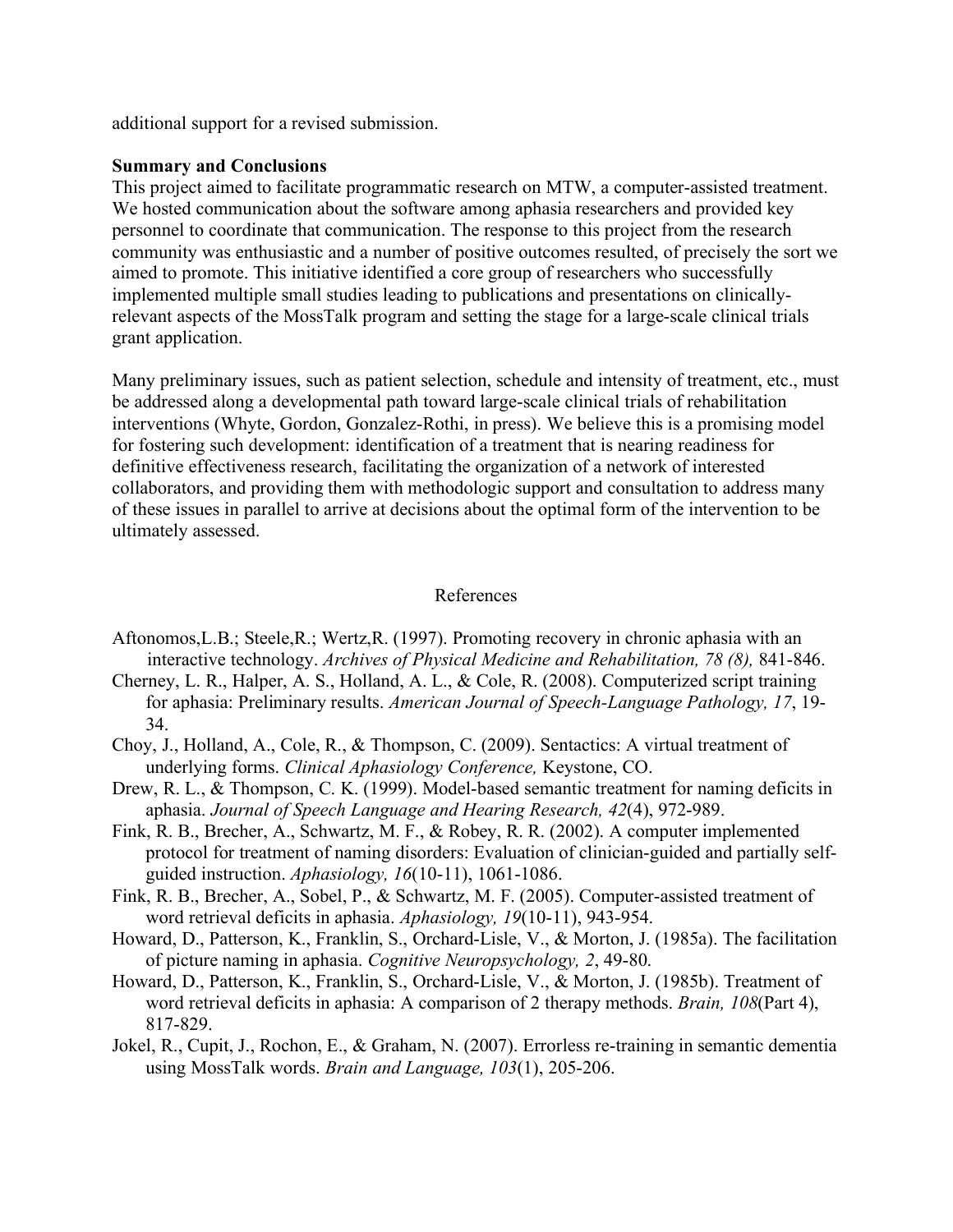- Jokel, R., Cupit, J., Rochon, E., & Leonard, C. (2006). Computer-based intervention for anomia in progressive aphasia. *Brain and Language, 99*(1-2), 149-150.
- Jokel, R., Cupit, J., Rochon, E., & Leonard, C. (2009). Relearning lost vocabulary in nonfluent progressive aphasia with MossTalk words. *Aphasiology, 23*(2), 175-191.
- Jokel, R., Rochon, E., & Anderson, N. D. (2010). Errorless learning of computer-generated words in a patient with semantic dementia. *Neuropsychological Rehabilitation, 20*(1), 16-41.
- Linebaugh, C., & Lehner, L. (1977). Cueing hierarchies and word retrieval: A treatment program. In R. H. Brookshire (Ed.), *Clinical aphasiology: Conference proceedings* (pp. 19- 31). Minneapolis: BRK Publishers.
- Pedersen, P. M., Vintner, K., & Olson, T. S. (2001). Improvement of oral naming by unsupervised computerised rehabilitation. *Aphasiology, 15*(2), 151-169.
- Ramsberger, G., & Marie, B. (2005). Self-administered moss talk words: A single subject design comparing treatment intensity replicated in three cases. *43rd Annual Meeting of the Academy of Aphasia,* Amsterdam.
- Ramsberger, G., & Marie, B. (2007). Self-administered cued naming therapy: A singleparticipant investigation of a computer-based therapy program replicated in four cases. *American Journal of Speech-Language Pathology, 16*, 343-358.
- Raymer, A., Carwile, K., Matthews, M., Johnson, T., & Todd, T. (Under Review). MossTalk training for word retrieval: Generalization across semantic categories. *Aphasiology,*
- Raymer, A., Kohen, F., & Saffel, D. (2006). Computerized training for impairments of word comprehension and retrieval in aphasia. *Aphasiology, 20*(2), 257-268.
- Sobel, P., Fink, R., & Schwartz, M. F. (2000). *The impact of computer-assisted aphasia therapy in the outpatient aphasia clinical setting: Report on a study funded by the McLean Contributionship.* Unpublished manuscript.
- Whyte J, Gordon W, Gonzalez-Rothi L: A phased developmental approach to rehabilitation research: The science of knowledge building. *Archives of Physical Medicine and Rehabilitation*. in press.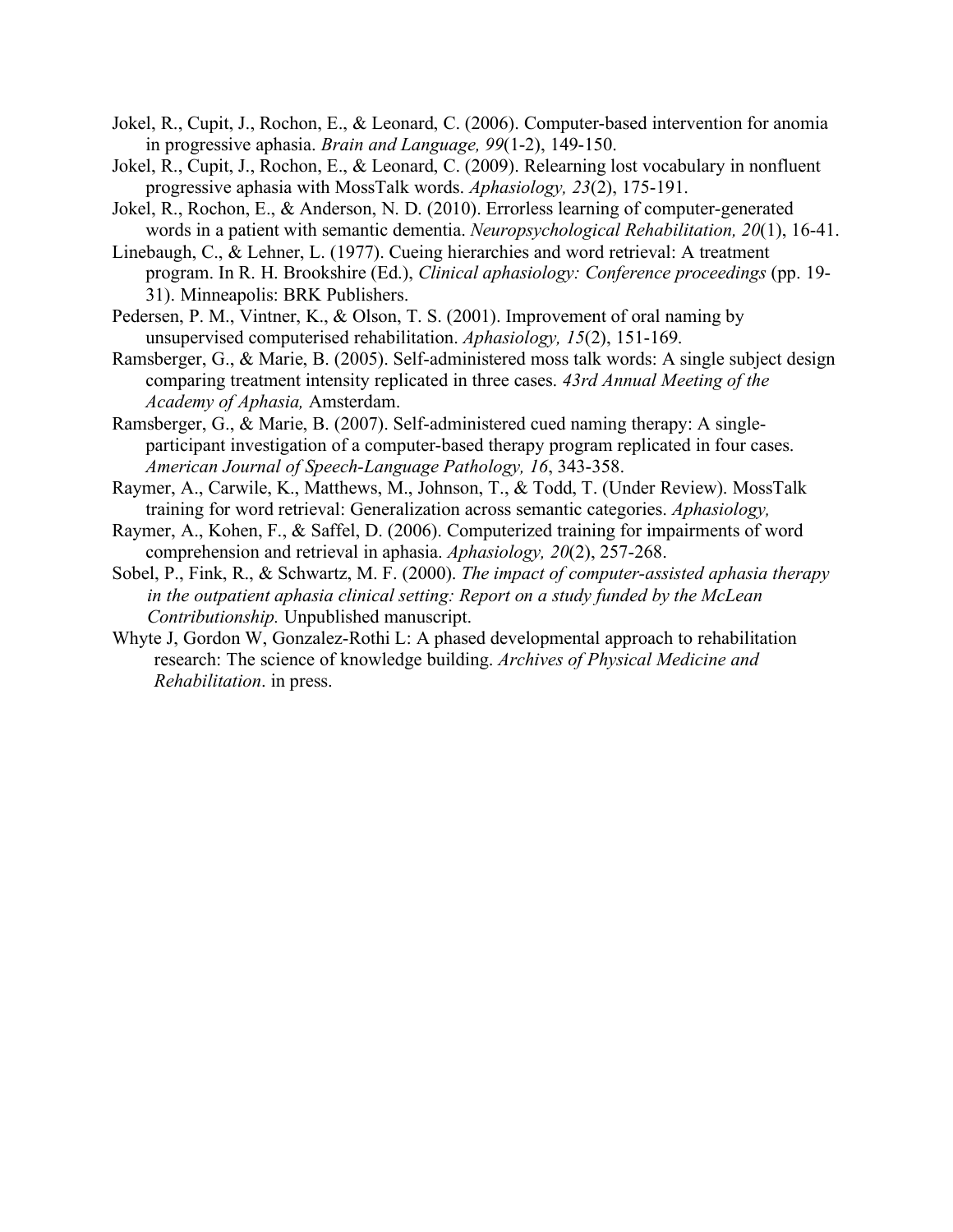## Appendix A Participating sites

 $\mathcal{L}_\text{max}$  , and the contribution of the contribution of the contribution of the contribution of the contribution of the contribution of the contribution of the contribution of the contribution of the contribution of t

### **Research sites**

Boston University Dalhousie University Montclair State University Old Dominion University University of California - Davis University of Colorado University of Connecticut University of Indiana University of Toronto University of Washington

## **Clinical sites**

JFK Johnson Rehabilitation Center Metro Health Center New England Rehabilitation Center Pennsylvania Veterans Administration Medical Center-Philadelphia Rehabilitation Hospital of Indiana Rush University Toronto Rehab Triangle Aphasia Project  $\mathcal{L}_\mathcal{L} = \{ \mathcal{L}_\mathcal{L} = \{ \mathcal{L}_\mathcal{L} = \{ \mathcal{L}_\mathcal{L} = \{ \mathcal{L}_\mathcal{L} = \{ \mathcal{L}_\mathcal{L} = \{ \mathcal{L}_\mathcal{L} = \{ \mathcal{L}_\mathcal{L} = \{ \mathcal{L}_\mathcal{L} = \{ \mathcal{L}_\mathcal{L} = \{ \mathcal{L}_\mathcal{L} = \{ \mathcal{L}_\mathcal{L} = \{ \mathcal{L}_\mathcal{L} = \{ \mathcal{L}_\mathcal{L} = \{ \mathcal{L}_\mathcal{$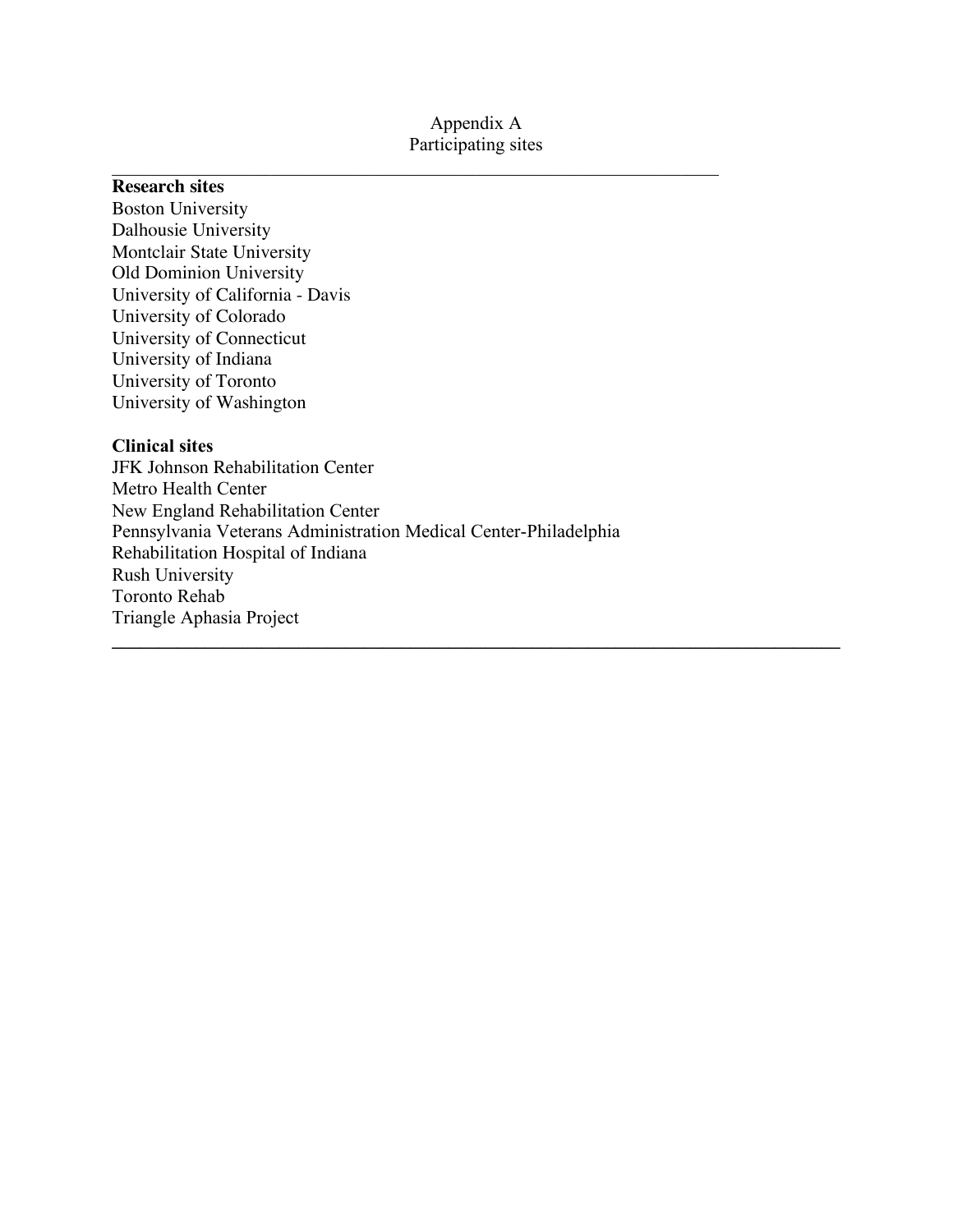# **Research Status Report**

- 1. Project Title:
- 2. Summary of Proposed project (abstract)
- 3. IRB status: submitted approved other
- 4. Number of subjects screened\_\_\_\_\_\_\_ enrolled\_\_\_\_\_\_\_ completed\_\_\_\_\_\_\_\_

 $\mathcal{L} = \{ \mathcal{L} \mid \mathcal{L} \in \mathcal{L} \}$ 

- 5. Brief summary of project status and expected completion date
- 6. Preliminary outcomes or impressions (if available)
- 7. We would greatly appreciate a brief comment regarding the software
- *8.* (optional) Completed patient satisfaction surveys or anecdotal comments from subjects

# **Clinical Status Report**

- **1.** Completed Usage logs and Satisfaction Surveys
- **2.** We would greatly appreciate a brief comment regarding the software including anecdotal stories of successes/problems/solutions

**\_\_\_\_\_\_\_\_\_\_\_\_\_\_\_\_\_\_\_\_\_\_\_\_\_\_\_\_\_\_\_\_\_\_\_\_\_\_\_\_\_\_\_\_\_\_\_\_\_\_\_\_\_\_\_\_\_\_\_\_\_\_\_\_\_\_\_\_\_\_\_\_\_\_\_**